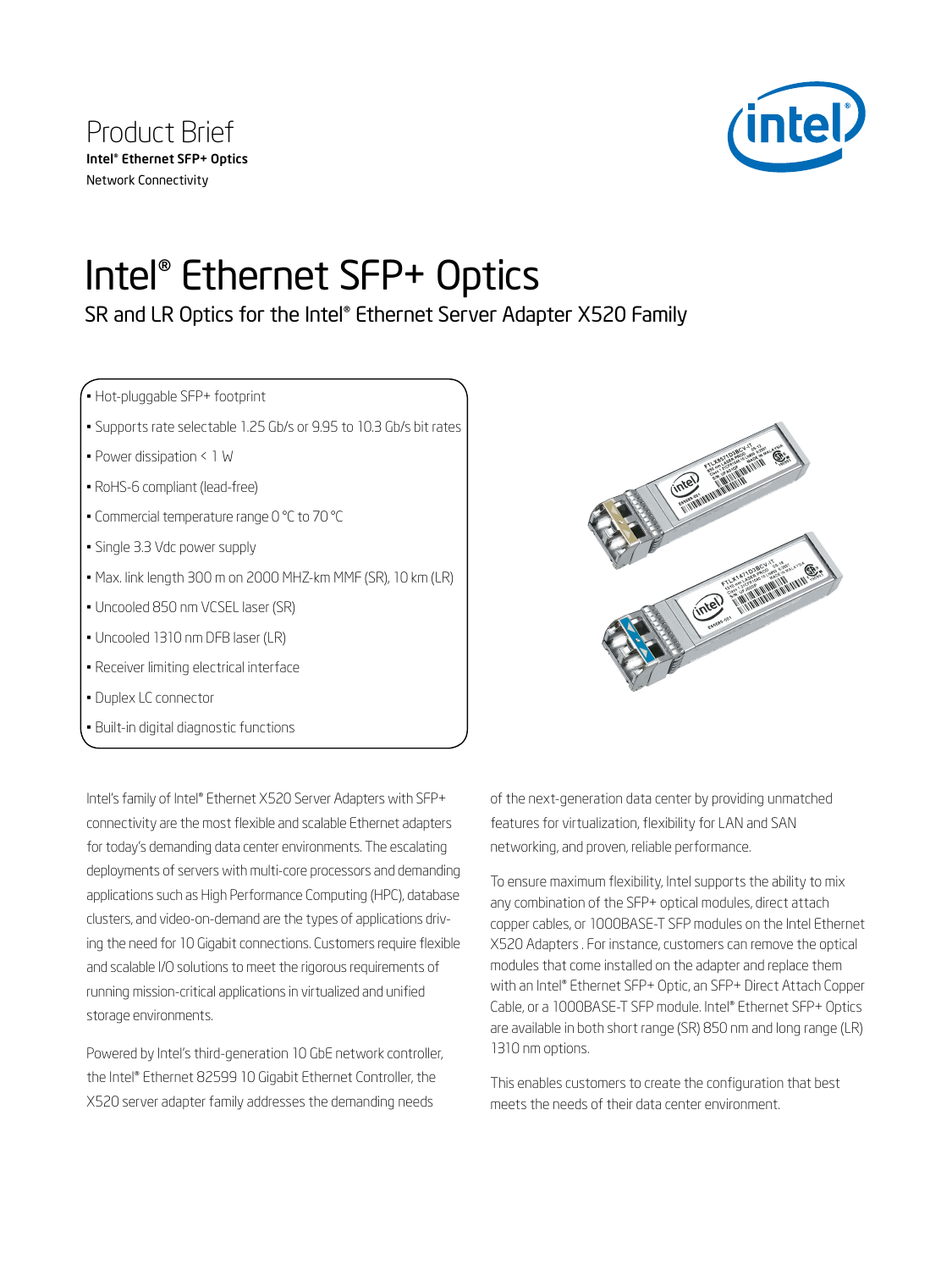#### General Specifications

| Network Standards Physical Layer Interface | SR<br>• 1000BASE-SX 1G Ethernet<br>• 10GBASE-SR 10G Ethernet<br>ΙR<br>• 1000BASE-LX 1G Ethernet<br>• 10GBASE-LR 10G Ethernet                                                                                                            |
|--------------------------------------------|-----------------------------------------------------------------------------------------------------------------------------------------------------------------------------------------------------------------------------------------|
| SFP+ Module Specifications                 | · Electrical interface: SEE-8431 Rev 4.1<br>• I2C Register interface: SFF-8472 Rev 10.4<br>· Mechanical: SFF-8432 Rev 5.0                                                                                                               |
| Product Codes                              | . E10GSFPSR - Intel® Ethernet SFP+ SR Optic<br>• E10GSFPLR - Intel® Ethernet SFP+ LR Optic                                                                                                                                              |
| Compatible Intel® Ethernet Server Adapters | . E10G42BTDA - Intel* Ethernet Server Adapter X520-DA2<br>. E10G41BFSR - Intel® Ethernet Server Adapter X520-SR1*<br>. E10G42BFSR - Intel® Ethernet Server Adapter X520-SR2*<br>. E10G41BFLR - Intel® Ethernet Server Adapter X520-LR1* |
|                                            | * Ships with pluggable optic installed                                                                                                                                                                                                  |

Note: Other brands of SFP+ optical modules will not work with the Intel® Ethernet Server Adapter X520 Series.

Note: When two Intel® Ethernet Server Adapter X520 Series SFP+ devices are connected back to back, they should be configured with the same Speed/Duplex setting. Results may vary if speed settings are mixed.

### SR

Optical Characteristics for RS0 = HIGH (10 Gb Operation)

 $(T_{OP} = 0 \degree C$  to 70  $\degree C$ ,  $V_{CC} = 3.14$  Vdc to 3.46 Vdc)

| <b>Parameter</b>                                | <b>Symbol</b>                          | Min    | <b>Typ</b> | <b>Max</b>                       | <b>Unit</b> | <b>Note</b>              |
|-------------------------------------------------|----------------------------------------|--------|------------|----------------------------------|-------------|--------------------------|
| <b>Transmitter</b>                              |                                        |        |            |                                  |             |                          |
| Optical Modulation Amplitude (OMA)              | $\mathsf{P}_{\underbar{\mathrm{OMA}}}$ |        | $-1.5$     |                                  | dBm         | 1                        |
| Average Launch Power                            | $\mathsf{P}_{\text{AVE}}$              | $-5$   |            | $-1$                             | dBm         | $\overline{\phantom{a}}$ |
| Optical Wavelength                              | λ                                      | 840    | 850        | 860                              | nm          | 1                        |
| RMS Spectral Width                              | $\Delta\lambda_{\rm rms}$              |        |            | 0.45                             | dB          | 1                        |
| <b>Optical Extinction Ratio</b>                 | FR.                                    | 3.0    | 5.5        |                                  | dB          |                          |
| Transmitter and Dispersion Penalty              | <b>TDP</b>                             |        |            | 3.9                              | dB.         |                          |
| Average Launch power of OFF transmitter         | $P_{OFF}$                              |        |            | $-30$                            | dBm         |                          |
| Tx litter                                       | Tx                                     |        |            | Per IEEE 802.3-2008 requirements |             |                          |
| <b>Encircled Flux</b>                           | <4.5 µm                                |        |            | 30 <sup>2</sup>                  | %           | $\overline{3}$           |
|                                                 | $<$ 19 $\mu$ m                         | 86     |            |                                  |             |                          |
| Relative Intensity Noise                        | $RIN_{12}OMA$                          |        |            | $-128$                           | dB/Hz       |                          |
| <b>Receiver</b>                                 |                                        |        |            |                                  |             |                          |
| Receiver Sensitivity (OMA) @ 10.3 Gb/s          | $\mathsf{R}_{\mathsf{SENSI}}$          |        |            | $-11.1$                          | dBm         | 4                        |
| Stressed Receiver Sensitivity (OMA) @ 10.3 Gb/s | $\mathsf{R}_{\mathsf{SENS2}}$          |        |            | $-7.5$                           | dBm         | 5                        |
| Maximum Input Power                             | $P_{MAX}$                              | $+0.5$ |            |                                  | dBm         |                          |
| Wavelength Range                                | $\lambda_c$                            | 840    |            | 860                              | nm          |                          |
| Receiver Reflectance                            | $R_{\alpha}$                           |        |            | $-12$                            | dB          |                          |
| LOS De-Assert                                   | LOS <sub>n</sub>                       |        |            | $-14$                            | dBm         |                          |
| LOS Assert                                      | LOS <sub>A</sub>                       | $-30$  | $-23$      |                                  | dBm         |                          |
| LOS Hysteresis                                  |                                        | 0.5    |            |                                  | dB          |                          |

Notes:

1. Per Tradeoff Table 52.8, IEEE 802.3-2008

2. Average Power figures are informative only, per IEEE802.3-2008.

3. Measured into Type A1a (50/125 μm multimode) fiber per ANSI/TIA/EIA-455-203-2.

4. Measured with worst ER; BER<10-12; 231 – 1 PRBS.

5. Per IEEE 802.3-2008.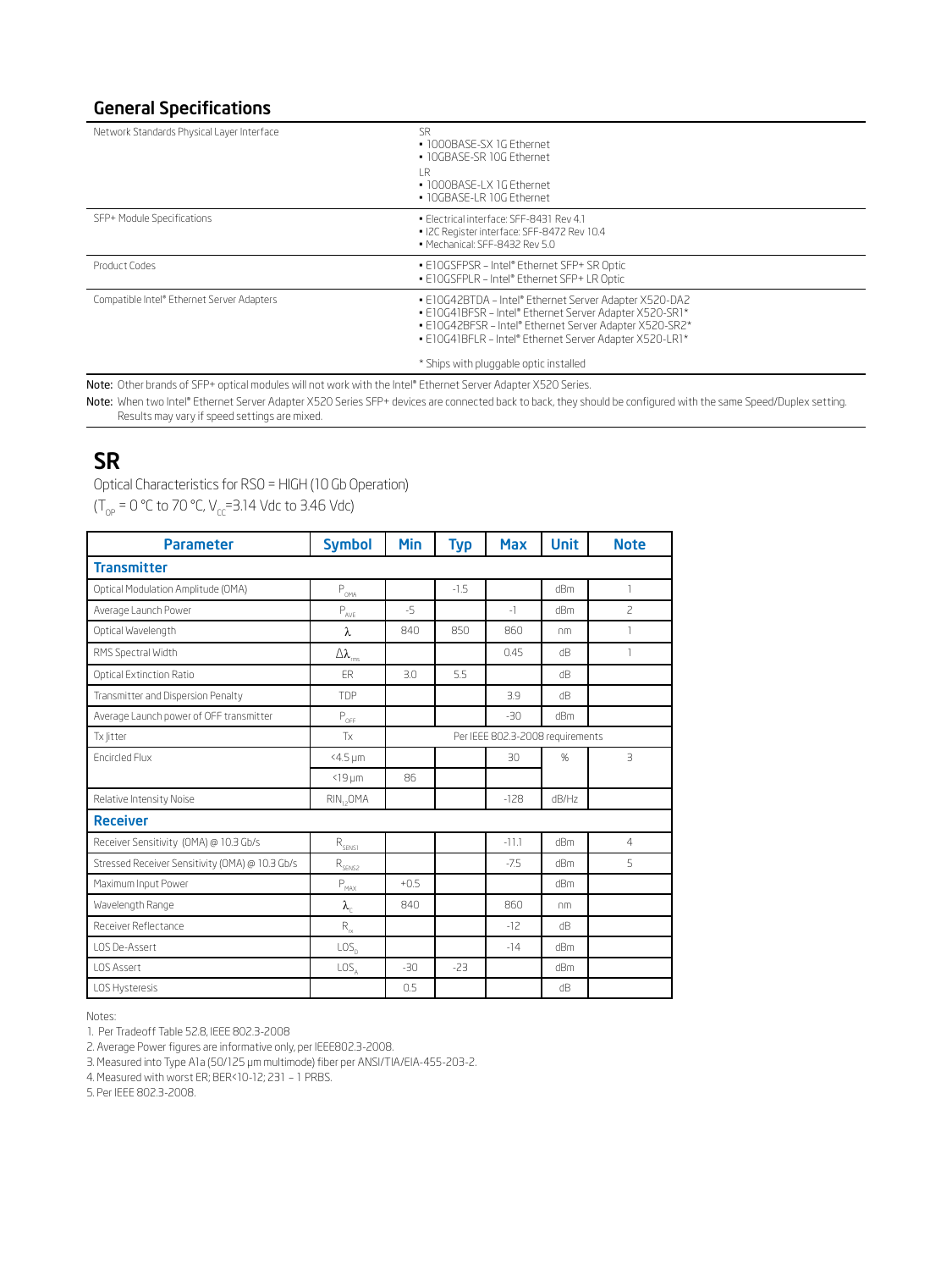SR Optical Characteristics *(continued)*

| <b>Parameter</b>      | <b>Symbol</b> | Min  | <b>Typ</b>     | <b>Max</b> | <b>Units</b> | Ref. |
|-----------------------|---------------|------|----------------|------------|--------------|------|
| Bit Rate (RSO = LOW)  | <b>BR</b>     |      | つに<br>ت سا ، ا |            | Gb/s         |      |
| Bit Rate (RSO = HIGH) | <b>BR</b>     | 9.95 | 10.3           |            | Gb/s         |      |

| <b>Parameter</b> |                     | <b>Symbol</b> | <b>Max. Supported Distance</b> |       | <b>Units</b> |
|------------------|---------------------|---------------|--------------------------------|-------|--------------|
| Distance         |                     |               | @ 1G                           | @ 10G |              |
| Fiber Type       | 850nm OFL Bandwidth |               |                                |       |              |
| 62.5 µm          | 160 MHz-km          | Lmax          | 220                            | 26    |              |
|                  | OM1 200 MHz-km      |               | 275                            | 33    | m            |
| 50 µm            | 400 MHz-km          |               | 500                            | 66    |              |
|                  | OM2 500 MHz-km      | Lmax          | 550                            | 82    | m            |
|                  | OM3 2000 MHz-km     |               | >550                           | 300   |              |

Notes:

1. 1000BASE-SX. Tested with a 2<sup>7</sup> – 1 PRBS. (Transceiver data rate selected through the 2-wire bus in accordance with SFF-8472 Rev. 10.3. Soft RS0 is set at Bit3, Byte 110, Address A2h. Soft RS0 default state on power up is '0' LOW, and the state is reset following a power cycle. Writing '1' HIGH selects max. data rate operation. Transceiver data rate is the logic OR of the input state of the RS0 pin and soft RS0 bit. Thus, if either the RS0 pin OR the soft RS0 bit is HIGH, then the selected data rate will be 9.95 and 10.3 Gb/s. Conversely, to select data rate 1.25 Gb/s, both the RS0 pin and the soft RS0 bit are set LOW.)

2. 10GBASE-SR/SW. Tested with a 2<sup>31</sup> – 1 PRBS. See note above for conditions.

#### Environmental Specifications

850 nm SFP transceivers have a commercial operating temperature range from 0 °C to +70 °C case temperature.

| <b>Parameter</b>           | ivmbol | Min   | TVD | Max | <b>Units</b> |
|----------------------------|--------|-------|-----|-----|--------------|
| Case Operating Temperature | loo    |       |     |     |              |
| Storage Temperature        | Tsto   | $-40$ |     | 85  |              |

## LR

Optical Characteristics for RS0 = HIGH (10 Gb Operation)  $(T_{\text{OP}} = 0 \degree C$  to 70 °C,  $V_{\text{CP}} = 3.14$  Vdc to 3.46 Vdc)

| <b>Parameter</b>                                | <b>Symbol</b>      | Min             | <b>Typ</b> | <b>Max</b>                       | Unit  | <b>Note</b> |
|-------------------------------------------------|--------------------|-----------------|------------|----------------------------------|-------|-------------|
| <b>Transmitter</b>                              |                    |                 |            |                                  |       |             |
| Optical Modulation Amplitude (OMA)              | $P_{OMA}$          | $-5.2$          |            |                                  | dBm   |             |
| Average Launch Power                            | $P_{AVE}$          | $-8.2$          |            | 0.5                              | dBm   |             |
| Optical Wavelength                              | λ                  | 1260            |            | 1355                             | nm    |             |
| Side-Mode Suppression Ratio                     | <b>SMSR</b>        | 30 <sup>2</sup> |            |                                  | dB    |             |
| Optical Extinction Ratio                        | <b>FR</b>          | 3.5             |            |                                  | dB    |             |
| Transmitter and Dispersion Penalty              | TDP                |                 |            | 3.2                              | dB    |             |
| Average Launch power of OFF transmitter         | $P_{OFF}$          |                 |            | $-30$                            | dBm   |             |
| Tx Jitter                                       | Tx                 |                 |            | Per IEEE 802.3-2008 requirements |       |             |
| Relative Intensity Noise                        | <b>RIN</b>         |                 |            | $-128$                           | dB/Hz |             |
| <b>Receiver</b>                                 |                    |                 |            |                                  |       |             |
| Receiver Sensitivity (OMA) @ 10.3 Gb/s          | $R_{SENS1}$        |                 |            | $-12.6$                          | dBm   | 2           |
| Stressed Receiver Sensitivity (OMA) @ 10.3 Gb/s | $R_{\text{SENS2}}$ |                 |            | $-10.3$                          | dBm   | З           |
| Average Receive Power                           | $P_{AVE}$          | $-14.2$         |            | 0.5                              | dBm   |             |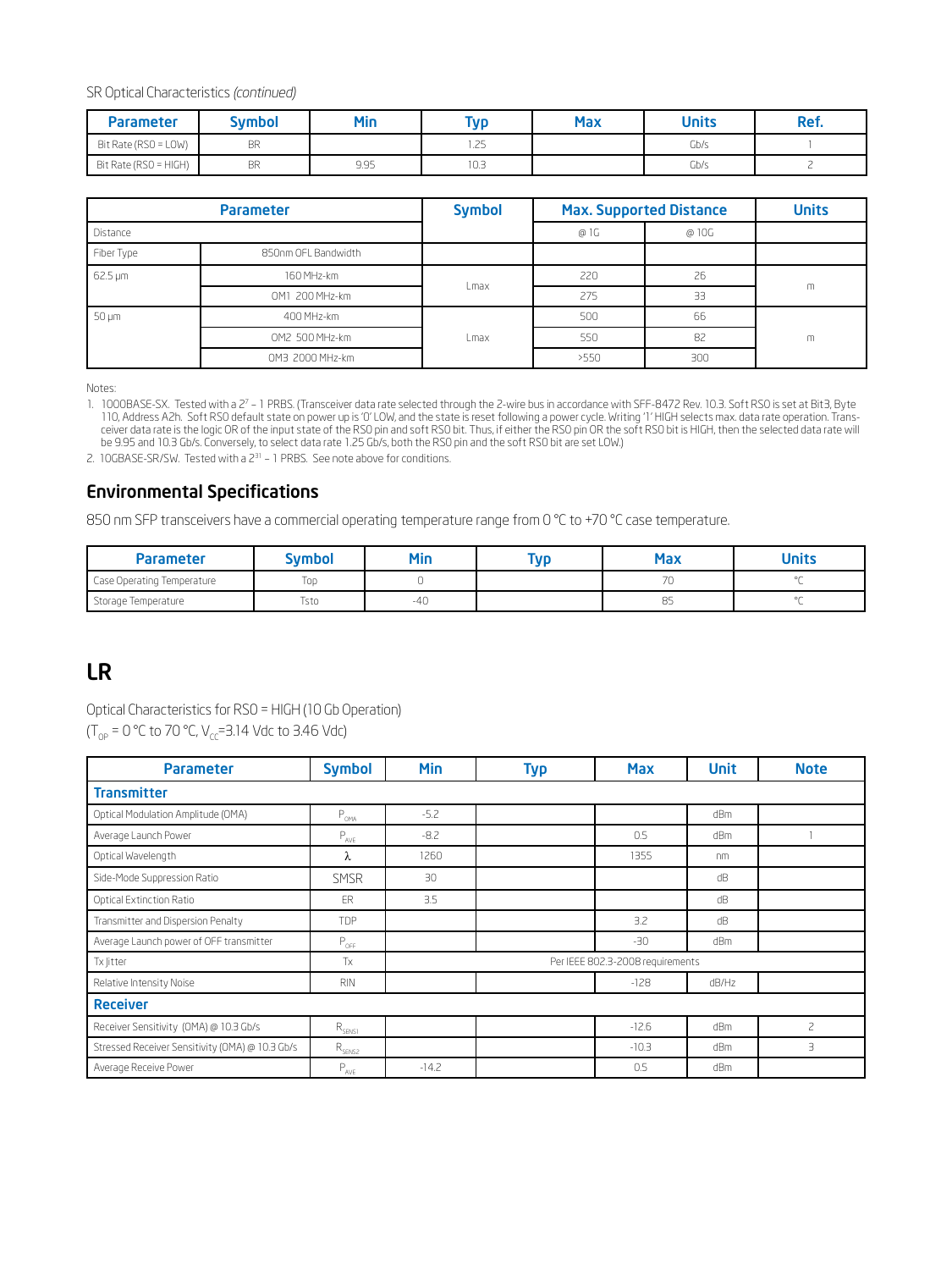#### LR Optical Characteristics *(continued)*

| <b>Parameter</b>          | <b>Symbol</b>               | <b>Min</b> | Тур   | <b>Max</b> | <b>Unit</b> | <b>Note</b> |
|---------------------------|-----------------------------|------------|-------|------------|-------------|-------------|
| Optical Center Wavelength | $\mathcal{L}_{\mathcal{L}}$ | 1260       |       | 1600       | nm          |             |
| Receiver Reflectance      | $R_{\alpha}$                |            |       | $-12$      | dB          |             |
| LOS De-Assert             | LOS,                        |            |       | $-17$      | dBm         |             |
| <b>LOS Assert</b>         | LOS                         | $-30$      | $-23$ |            | dBm         |             |
| LOS Hysteresis            |                             | 0.5        |       |            | dB          |             |

Notes:

1. Average power figures are informative only, per IEEE 802.3-2008.

2. Valid between 1260 and 1355 nm. Measured with worst ER; BER<10-12; 231 – 1 PRBS.

3. Valid between 1260 and 1355 nm. Per IEEE 802.3-2008.

#### General Specifications

| <b>Parameter</b>           | <b>Symbol</b> | Min  | Typ  | <b>Max</b> | <b>Units</b> | <b>Note</b> |
|----------------------------|---------------|------|------|------------|--------------|-------------|
| Bit Rate (RSO = LOW)       | <b>BR</b>     |      | 1.25 |            | Gb/s         |             |
| Bit Rate (RSO = HIGH)      | <b>BR</b>     | 9.95 | 10.3 |            | Gb/s         |             |
| Max. Supported Link Length | <b>HAX</b>    |      | 10   |            | km           |             |

Notes:

1. 1000BASE-LX. Tested with a 27 – 1 PRBS. (Transceiver data rate selected through the 2-wire bus in accordance with SFF-8472 Rev. 10.3. Soft RS0 is set at Bit3, Byte 110, Address A2h. Soft RS0 default state on power up is '0' LOW, and the state is reset following a power cycle. Writing '1' HIGH selects max. data rate operation. Transceiver data rate is the logic OR of the input state of the RS0 pin and soft RS0 bit. Thus, if either the RS0 pin OR the soft RS0 bit is HIGH, then the selected data rate will be 9.95 and 10.3 Gb/s. Conversely, to select data rate 1.25 Gb/s, both the RS0 pin and the soft RS0 bit are set LOW.)

2. 10GBASE-LR/LW. Tested with a 2<sup>31</sup> - 1 PRBS. (See note above for conditions.)

#### Environmental Specifications

Transceivers have an operating temperature range from -5 °C to +70 °C case temperature.

| <b>Parameter</b>           | ™bol | Min | Max | <b>Units</b> |
|----------------------------|------|-----|-----|--------------|
| Case Operating Temperature | loc  |     |     | $\sim$       |
| Storage Temperature        | Tsto | -40 | ซว  | $\sim$       |

#### Regulatory Compliance

Transceivers are Class 1 Laser Products and comply with US FDA regulations. These products are certified by TÜV and CSA to meet the Class 1 eye safety requirements of EN (IEC) 60825 and the electrical safety requirements of EN (IEC) 60950. Copies of certificates are available from Intel Corporation upon request.

#### Customer Support

Intel® Customer Support Services offers a broad selection of programs including phone support and warranty service. For more information, contact us at www.intel.com/support. Service and availability may vary by country.

#### For Product Information

To speak to a customer service representative regarding Intel products, please call 1-800-538-3373 (U.S. and Canada) or visit www.intel.com/support/feedback.htm for the telephone number in your area. For additional product information on Intel products, visit www.intel.com/go/ethernet.